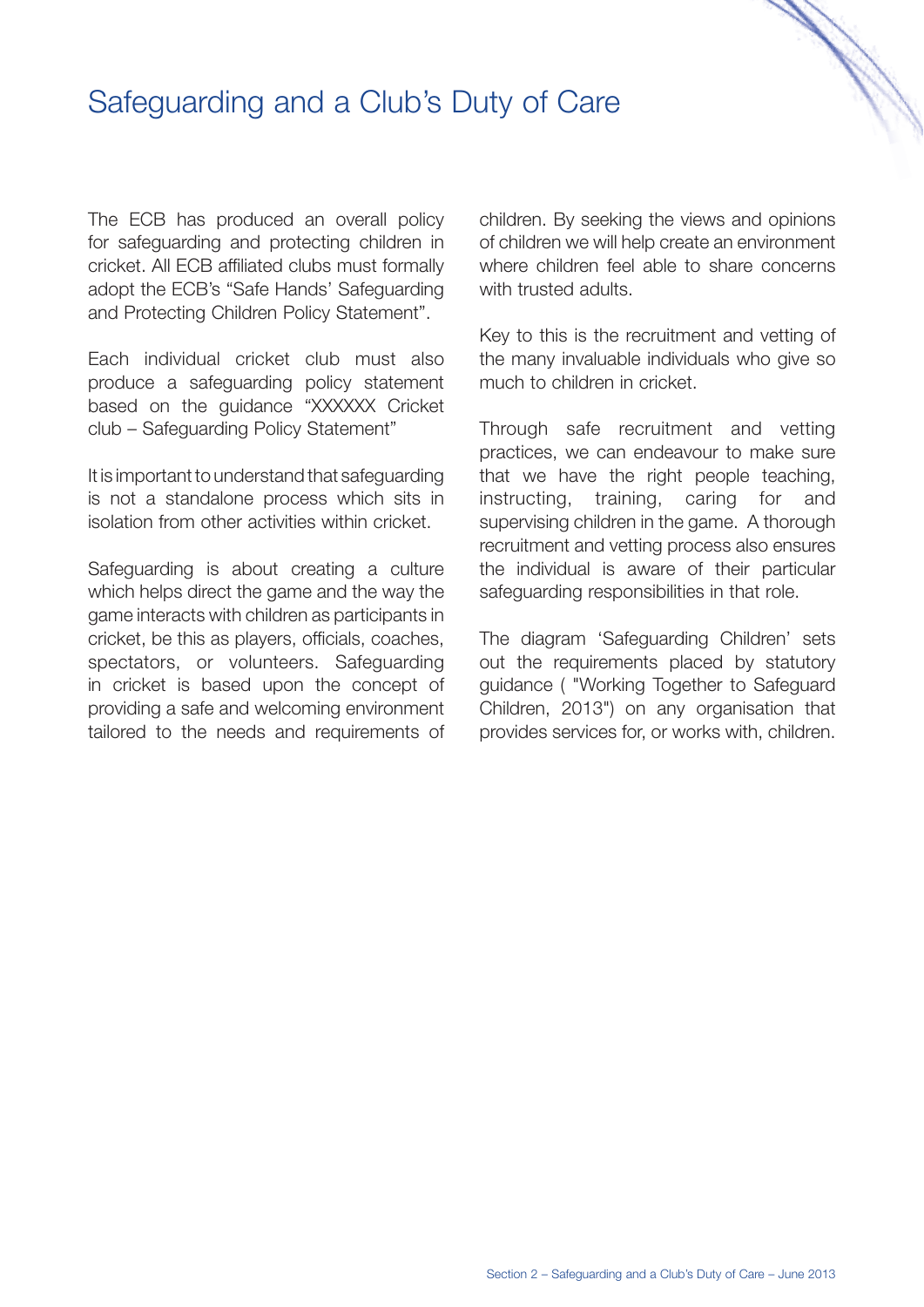# Working Together to Safeguard Children 2013

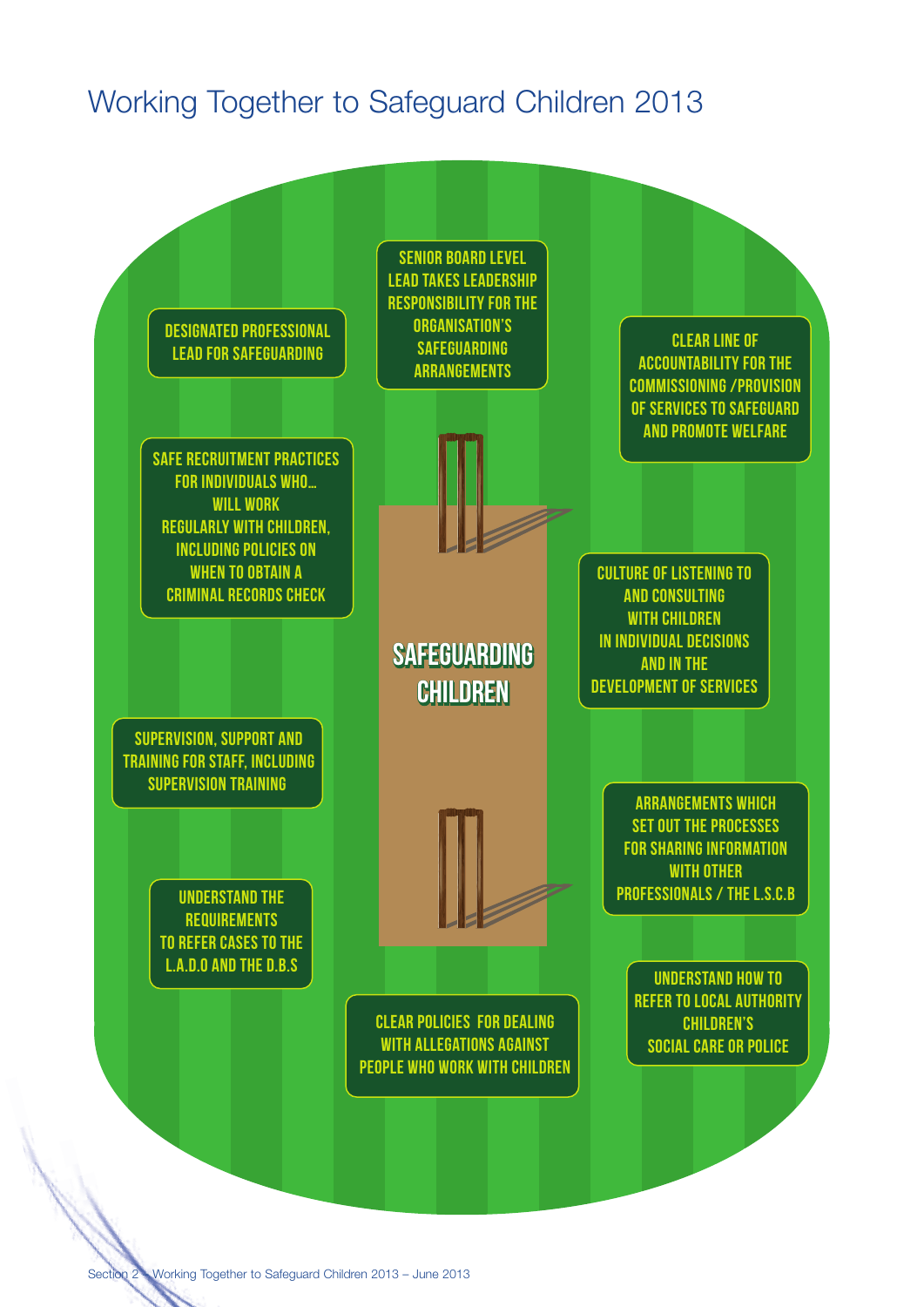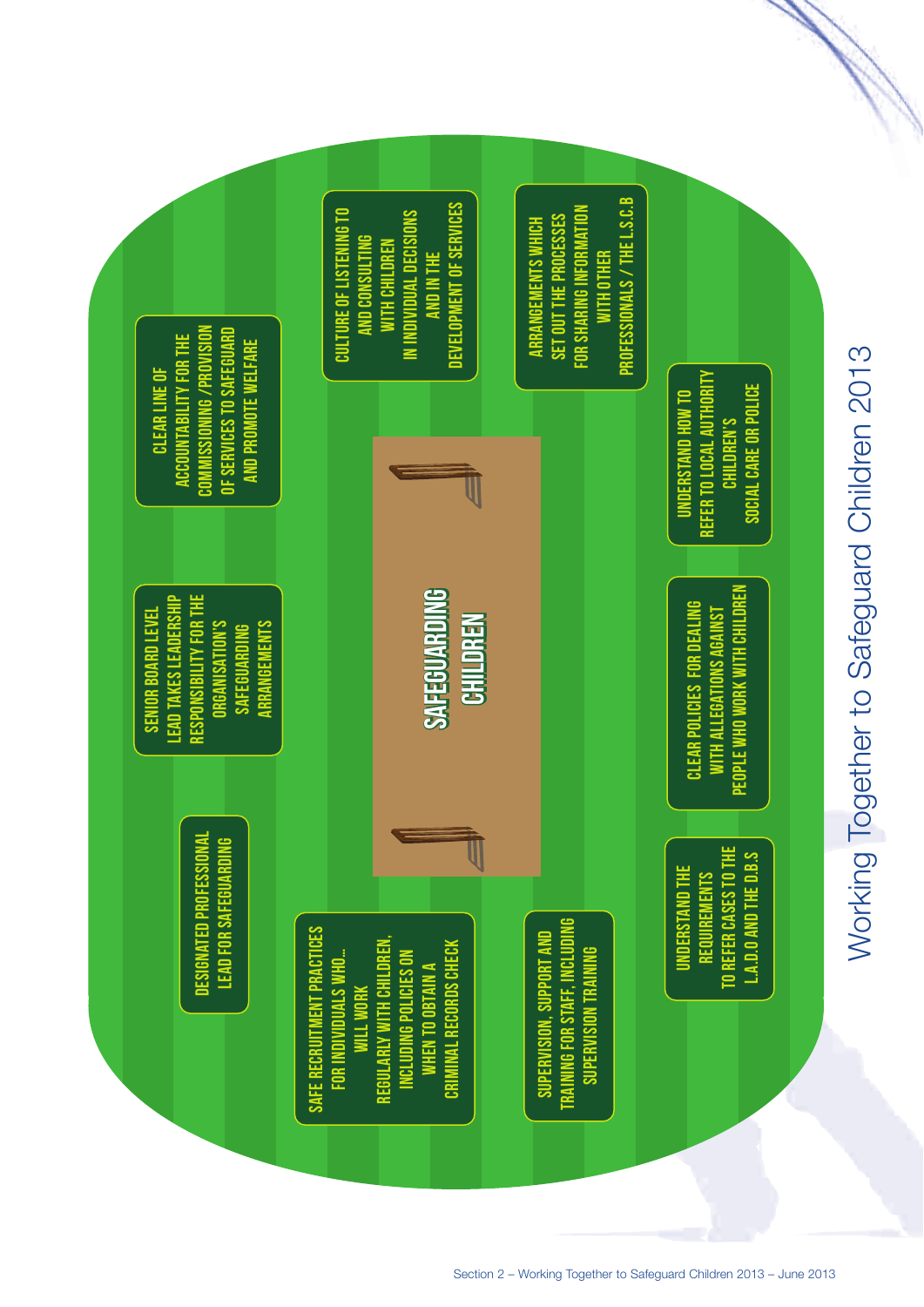### **Underpinning Principles to the ECB Safeguarding Policy**

The ECB's strategic plan "Champion Counties" was launched in 2013. Over the next four years, the ECB will target operational excellence and localised delivery wherever possible; energising people and partnerships through effective leadership and governance. The ECB's six core values - excellence; customer first; enjoyment; respect; teamwork and dynamism - continue to underpin cricket's work to welcome and safeguard children.

Two of the ECB's core values are particularly important to the ethos of safeguarding children in cricket: enjoyment and respect. The enjoyment core value means providing children with an entertaining, safe, enjoyable and exciting cricket environment which will inspire them to choose cricket. The respect core value requires everyone in cricket to show respect to all involved in the game and uphold the spirit of cricket.

The ECB works in partnership with a number of organisations to ensure cricket is promoting best practice in safeguarding children. The ECB supports the County Boards, clubs and affiliated leagues with up to date advice and guidance. The ECB works closely with the Child Protection in Sport Unit of the NSPCC.

The ECB has achieved the Advanced Level of the Child Protection in Sport Standards, the highest level obtainable. In order to achieve this, the ECB had to demonstrate clubs were adopting, and using, this policy and the ECB wishes to express its thanks to clubs for maintaining their work in this key area for cricket.

The ECB will continue to work with other Sports and other relevant organisations to ensure its safeguarding practice is up to date, and future developments are anticipated and planned for, as well as working on specific projects.

The ECB will review its Safeguarding of Children Policies and Procedures on an ongoing basis in line with the NSPCC Child Protection in Sport Unit and Sport England Whole Sport Plan. This document will be reviewed again in October 2014.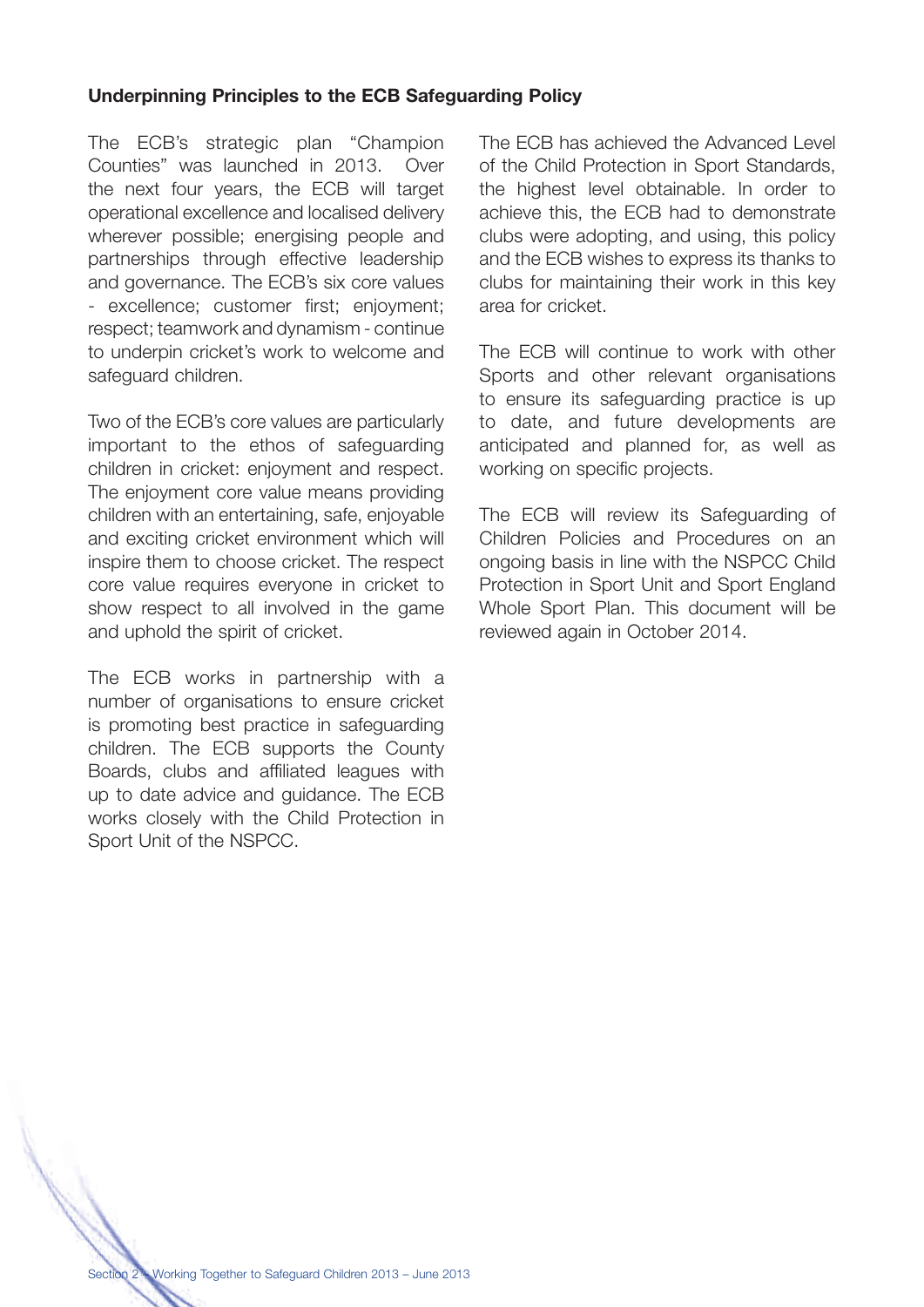## The "Safe Hands" Safeguarding and Protecting Children Policy Statement

• The ECB is committed to ensuring all children who take part in cricket, have a safe positive and fun experience, whatever their level of involvement

e de la calabridad de la calabridad de la calabridad de la calabridad de la calabridad de la calabridad de la calabridad de la calabridad de la calabridad de la calabridad de la calabridad de la calabridad de la calabridad

- The welfare of all children is paramount
- All children within cricket, regardless of age, gender, race, religion, sexual orientation, ability or disability, have the right to enjoy the game in an environment safe from abuse of any kind
- The ECB recognises the importance of safeguarding children within the game and is committed to developing, and implementing, policies and procedures which ensure that everyone knows, and accepts, their responsibility in relation to a duty of care for children
- The ECB is committed to ensuring there are correct and comprehensive procedures for responding to, recording and reporting child safeguarding concerns
- The ECB will endeavour to ensure all suspicions and allegations will be taken seriously, managed and dealt with swiftly and appropriately in line with ECB policy and procedures
- The ECB recognises that appropriate safeguarding is not just about preventing abuse but providing the best environment for children to enjoy themselves and the game of cricket
- The ECB is committed to ensuring that safeguarding and protecting children is central to its development of the game and as such requires all clubs and other bodies who wish to seek ECB support, whether financial or otherwise, for developing facilities and/or opportunities to play the game of cricket, to have adopted and implemented this "Safe Hands" Safeguarding **Policy**
- It is a mandatory requirement that all County Boards, affiliated leagues and clubs must adopt and implement the ECB "Safe Hands" Policy and they will be supported to do so through education and training
- All affiliated clubs must appoint a Club Welfare Officer to ensure that appropriate procedures are followed
- The ECB recognises the responsibility of the statutory agencies and is committed to working with Local Safeguarding Children Boards and Local Authority Designated Officers and complying with their procedures and the statutory guidance "Working Together to Safeguard Children 2013"
- The ECB is committed to promoting sound recruitment procedures and good practice for all individuals working within cricket whether in a paid or voluntary capacity
- The ECB will ensure that individuals will receive support through education and training, to be aware of, and understand, best practice and how to manage any safeguarding issues which may come to light
- The ECB recognises that it is not the responsibility of those individuals working in cricket to determine if abuse has taken place, but it is their responsibility to act upon and report any concerns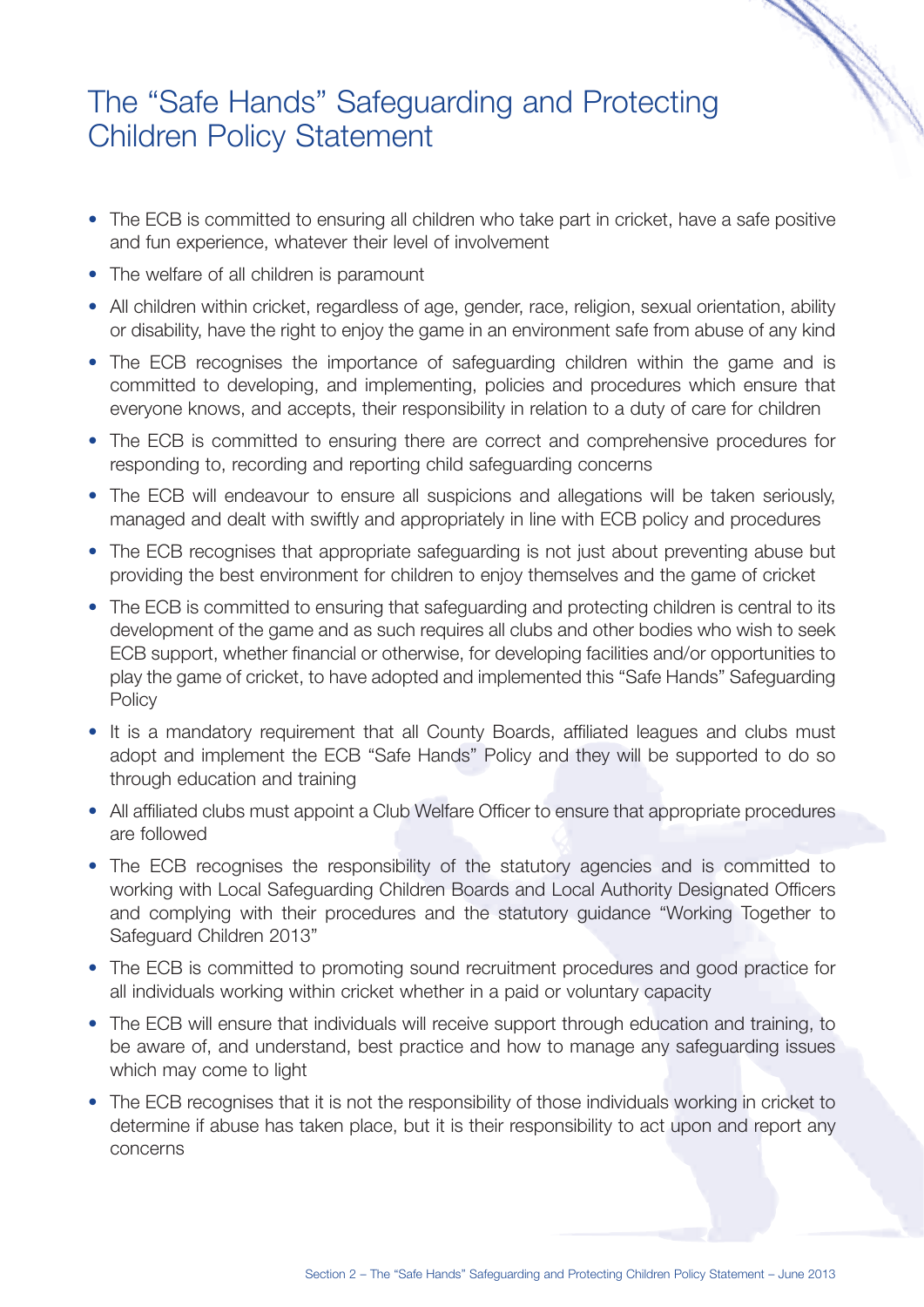It is a mandatory requirement for all ECB affiliated clubs to make a constitutional adoption of the ECB "Safe Hands" Safeguarding Policy.

To do this it will be necessary for clubs to make amendments to their constitution to reflect the safeguarding principles which they must adhere to. It is suggested that the following wording is used:

"To ensure a duty of care to all members of the club by adopting and implementing the ECB "Safe Hands" – Cricket's Policy for Safeguarding Children and any future versions of the policy."

A vote is normally needed at the club's AGM to make this formal adoption. For those clubs who do not have an AGM in the foreseeable future, it is considered to be good practice for the committee to make a temporary adoption on behalf of the club as an interim measure.

In addition to adopting the ECB's "Safe Hands" policy, creating an individual "Club Safeguarding Policy Statement" is a requirement for all ECB affiliated clubs. Guidance on how to do this and a template that can be used are shown in The 'Safeguarding Kit Bag' in Section 3 of this manual.

The ECB's "Safe Hands" Safeguarding Policy Statement and Underpinning Principles guide the "Safe Hands" programme. However, in addition, there are a number of key Points of Policy on the Safeguarding Programme that the ECB needs to ensure that clubs and participants understand are fundamental to the effectiveness of safeguarding in cricket.

### **1. All cricket participants should recognise and follow a Code of Conduct**

The ECB provides codes of conduct for all cricket participants – the Code of Conduct for Members and Guests and the Code of Conduct for Coaches. These codes of conduct provide participants with details of acceptable, and unacceptable behaviour, and the expectations of others in relation to good operational practices.

### **2. All junior cricket sessions require adequate supervision**

A minimum of two adults are required at every session and additionally the appropriate ratio of adults and children must be met.

### **3. All adults who work with children in cricket, either as a volunteer or paid, must be recruited appropriately which includes being vetted for their suitability to work with children**

Vetting Procedures include the use of Disclosure and Barring Service (DBS) checks and/ or non-UK equivalents.

### **4. Physical contact should always be intended to meet the child's needs not the adult's**

It is obvious that adults should never touch a child inappropriately. A responsible adult should only use physical contact if it's aim is to:

- Develop sports skills or techniques
- Treat an injury
- Prevent an injury or accident from occurring
- Meet the requirements of the sport

The adult should seek to explain the reason for the physical contact to the child, reinforcing the teaching or coaching skill. Unless the situation is an emergency, the adult should ask the child for permission.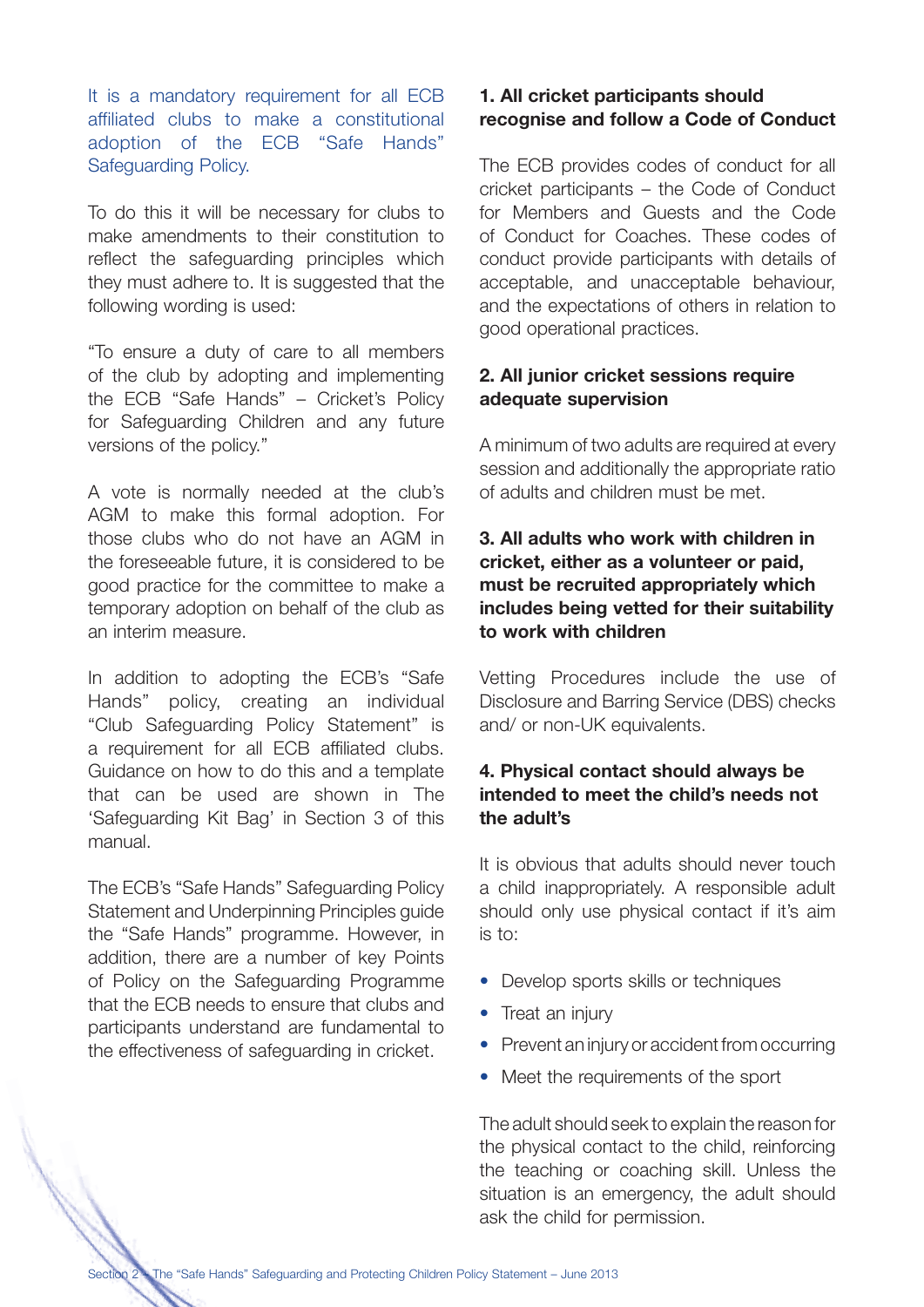# A Club's Duty of Care

Any individual, organisation, club or County Board has a duty of care to ensure the safety and welfare of any child involved in related activities, to safeguard and protect them from reasonably foreseeable forms of harm.

Safeguarding is about all of us acknowledging that this duty of care exists, and it is about us putting practical measures in place to minimise the likelihood of foreseeable harm arising.

The ECB has produced a list of requirements for all clubs to demonstrate this duty of care and to assist clubs in the adoption and implementation of the "Safe Hands" Policy. Guidance on these requirements, and where appropriate sample templates, can be found in Section 3 of this manual which is entitled the 'Safeguarding Kit Bag.'

To demonstrate this duty of care, all cricket clubs:

- Must constitutionally adopt the ECB's "Safe Hands" Policy
- Must define their club's own Safeguarding Policy Statement
- Must follow the ECB reporting mechanism for concerns
- Must recruit, appoint and organise the training of a Club Welfare Officer
- Must have a "player profile system" to enable adults to exercise their duty of care in an emergency situation
- Must adopt the ECB Code of Conduct for Members and Guests
- Must adopt the ECBCA Code of Conduct for Coaches
- Must ensure that the following policies and procedures exist within the club:
- Procedures for recruiting and appointing appropriate volunteers and/or paid staff

including training and support for these volunteers or staff

e de la cardina de la cardina de la cardina de la cardina de la cardina de la cardina de la cardina de la cardina de la cardina de la cardina de la cardina de la cardina de la cardina de la cardina de la cardina de la card

- Procedures for health and safety/risk assessment, including adherence to ECB policies/guidance on the wearing of helmets, fielding regulations, net safety, bowling directives, first aid, fluid intake, junior players in Open Age cricket and other similar matters
- Discipline procedure which MUST include guidance on the referral of any matters involving any person under the age of 18 and an appeals mechanism
- Anti-bullying policy and procedures for dealing with bullying
- Changing rooms and showering policy
- Photography, video and the use of images policy (including press and website guidelines)
- Transport policy
- Supervising children at cricket sessions policy
- Guidance on welcoming and safeguarding children with a disability
- Missing children policy
- Procedures for managing children away from the club
- Procedures for working with external partners; (i.e. club personnel undertaking cricket activities in schools, local authorities or similar organisations, on a voluntary or paid basis)
- Guidance for clubs on the use of Social Media, texts and email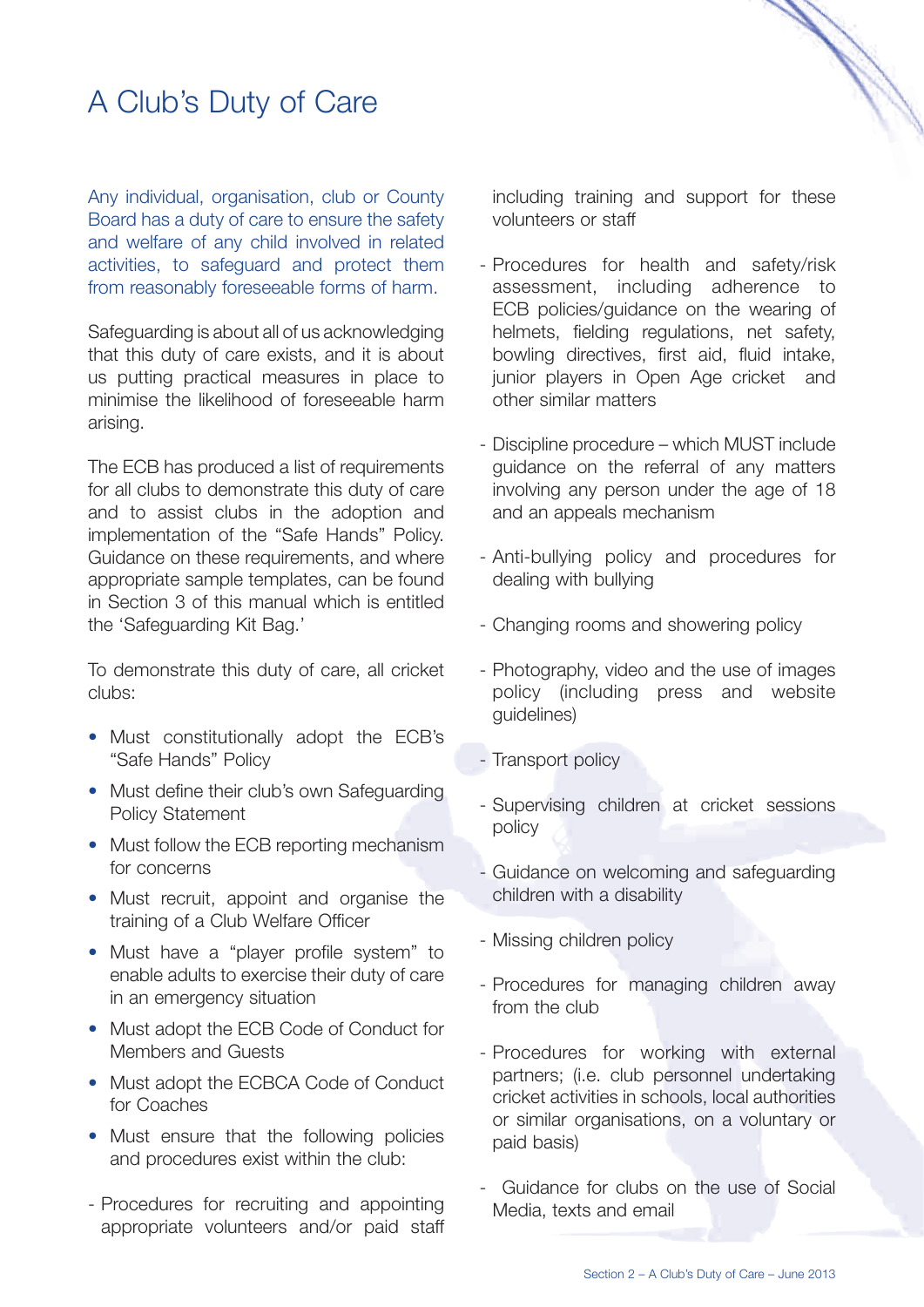**The ECB very strongly recommends that each Cricket Club Committee considers the above list of practical measures that can be taken to demonstrate the club's commitment to safeguarding and to its duty of care.**

**The ECB recommends that each club utilises the expertise of its Club Welfare Officer to help prioritise what needs to be done in their own location. The Committee needs to be aware of current best practice in all areas relating to children's participation in the game and must proactively take steps to address any areas of club activity that need revision in the light of best practice.**

**Clubs can use the resources and template documents within "The Safeguarding Kit Bag", to consider, and where necessary amend, a set of personalised safeguarding procedures and policies appropriate for the club.**

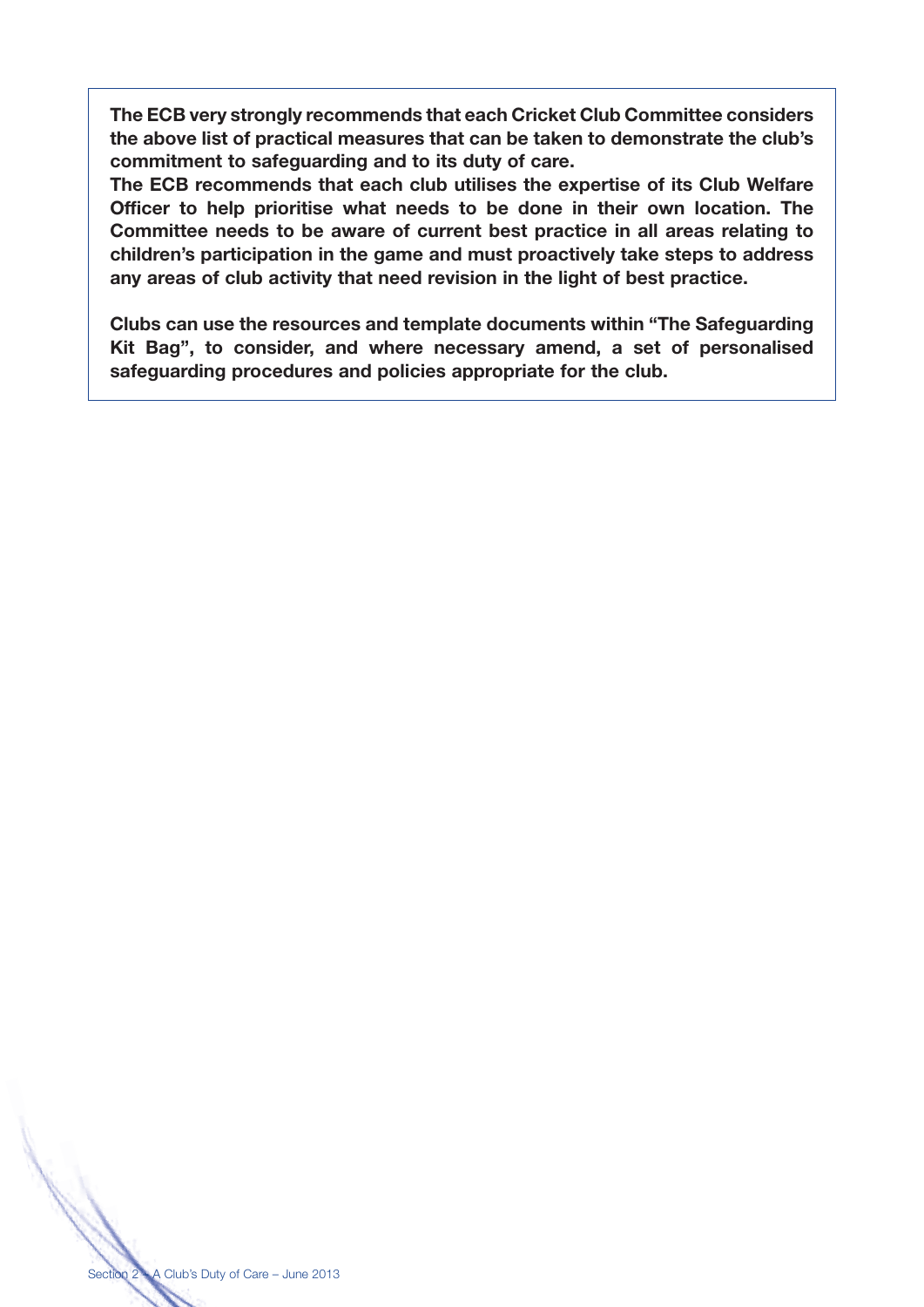## Definitions of Abuse, Cricket Examples of Possible Abuse, and Common Indicators of Possible Abuse

### **All those involved in children's sport have a responsibility to be able to recognise and respond to signs and indicators of child abuse.**

It is hoped that this will be a useful reference for all in cricket, particularly those in roles connected with safeguarding and protecting children.

#### **Recommended process/activities**

- Club Welfare Officers in particular and others involved in children's sport need to be familiar with the information below.
- Club Welfare Officers are encouraged to share the cricket examples provided, with other key people within their clubs
- When reading the information outlined in this section, everyone MUST remember the following key point:

It is not the responsibility of those working in cricket to decide that child abuse is occurring, but it is their responsibility to act on any concerns.

#### **Guidance**

#### **Defining abuse**

Any person may abuse or neglect a child by inflicting harm, or by failing to act to prevent harm. Children may be abused in a family or in an institutional or community setting by those known to them or, more rarely, by a stranger. Children can be abused by adults or other children.

The effects of abuse can be extremely damaging and if untreated, they may follow a person into adulthood. For example, a person who has been abused as a child may find it difficult or impossible to maintain stable, trusting relationships and may become involved with drugs or prostitution, attempt suicide or even abuse a child in the future.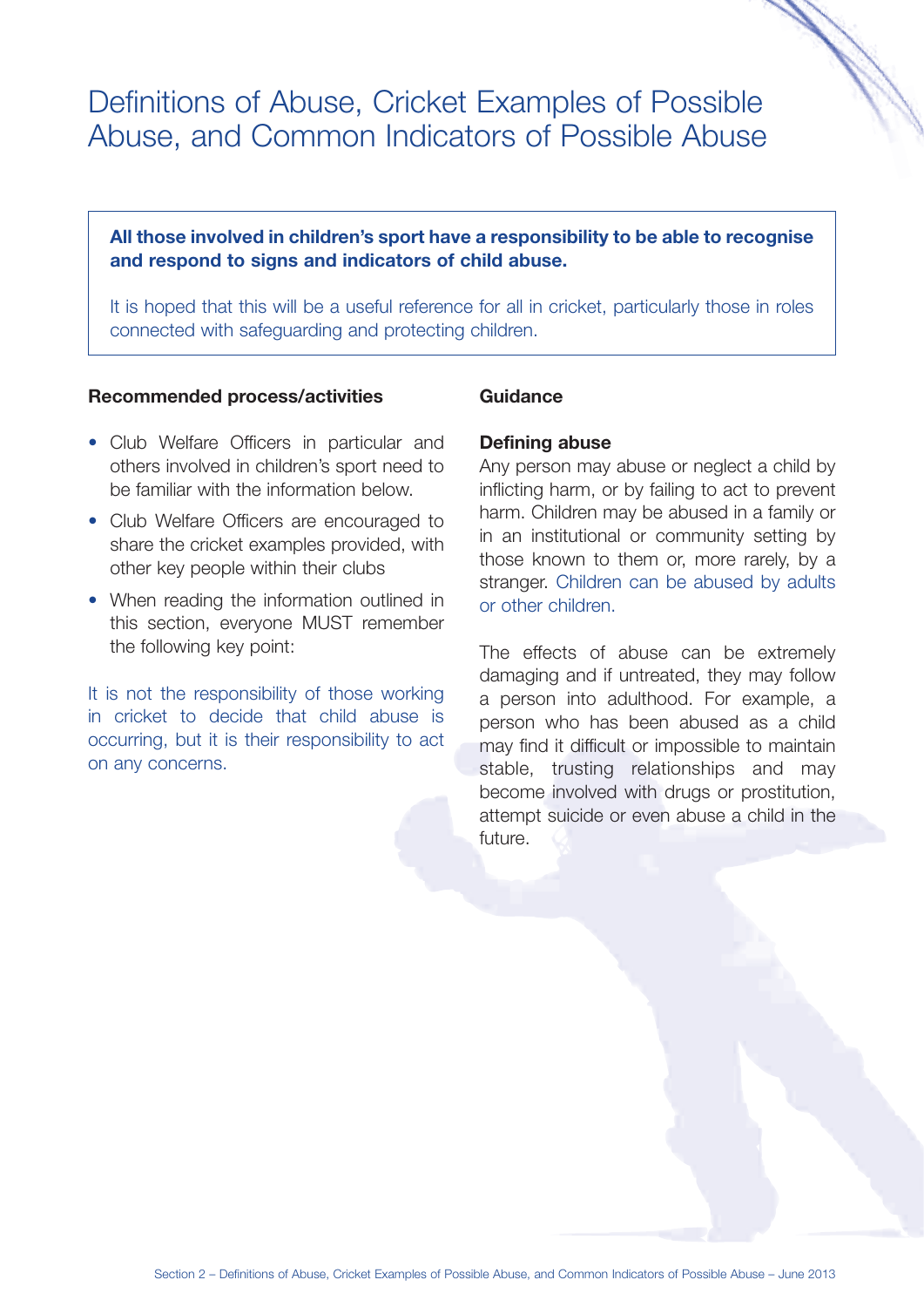Abuse and neglect are forms of maltreatment of a child.

Somebody may abuse or neglect a child by inflicting harm, or by failing to act to prevent harm.

Children may be abused in a family or in an institutional or community setting, by those known to them or, more rarely, by a stranger.

They may be abused 'online' and by text, email, or other electronic messaging by an adult or adults, or another child or children.

| <b>Physical abuse</b>  | Physical abuse may involve hitting, shaking, throwing, poisoning,<br>burning or scalding, biting, drowning, suffocating or otherwise causing<br>physical harm to a child. Physical harm may also be caused when a<br>parent, or carer, fabricates the symptoms of, or deliberately induces,<br>illness in a child ('Fabricated or Induced Illness' or 'FII') |
|------------------------|--------------------------------------------------------------------------------------------------------------------------------------------------------------------------------------------------------------------------------------------------------------------------------------------------------------------------------------------------------------|
|                        | Examples of physical abuse in cricket may be when the nature and<br>intensity of training and competition exceeds the capacity of the<br>child's immature and growing body, or where drugs are used to<br>enhance performance.                                                                                                                               |
| <b>Emotional abuse</b> | Emotional abuse is the persistent emotional maltreatment of a child<br>such as to cause severe and persistent adverse effects on the child's<br>emotional development.<br>It may involve conveying to children that they are worthless or<br>unloved, inadequate, or valued only insofar as they meet the needs<br>of another person                         |
|                        | It may include not giving the child opportunities to express their<br>views, deliberately silencing them or 'making fun' of what they say<br>or how they communicate                                                                                                                                                                                         |
|                        | It may feature age or developmentally inappropriate expectations<br>being imposed on children. These may include interactions<br>that are beyond the child's developmental capability, as well<br>as overprotection and limitation of exploration and learning, or<br>preventing the child participating in normal social interaction                        |
|                        | It may involve seeing or hearing the ill-treatment of another                                                                                                                                                                                                                                                                                                |
|                        | It may involve serious bullying (including 'cyberbullying'), causing<br>children frequently to feel frightened or in danger or the exploitation<br>or corruption of children                                                                                                                                                                                 |
|                        | Some level of emotional abuse is involved in all types of maltreatment<br>of a child, though it may occur alone.                                                                                                                                                                                                                                             |
|                        | Emotional abuse in cricket may occur if children are subjected to<br>undue or repeated criticism, name-calling, sarcasm, bullying, racism<br>or unrealistic pressure to consistently perform to high expectations.                                                                                                                                           |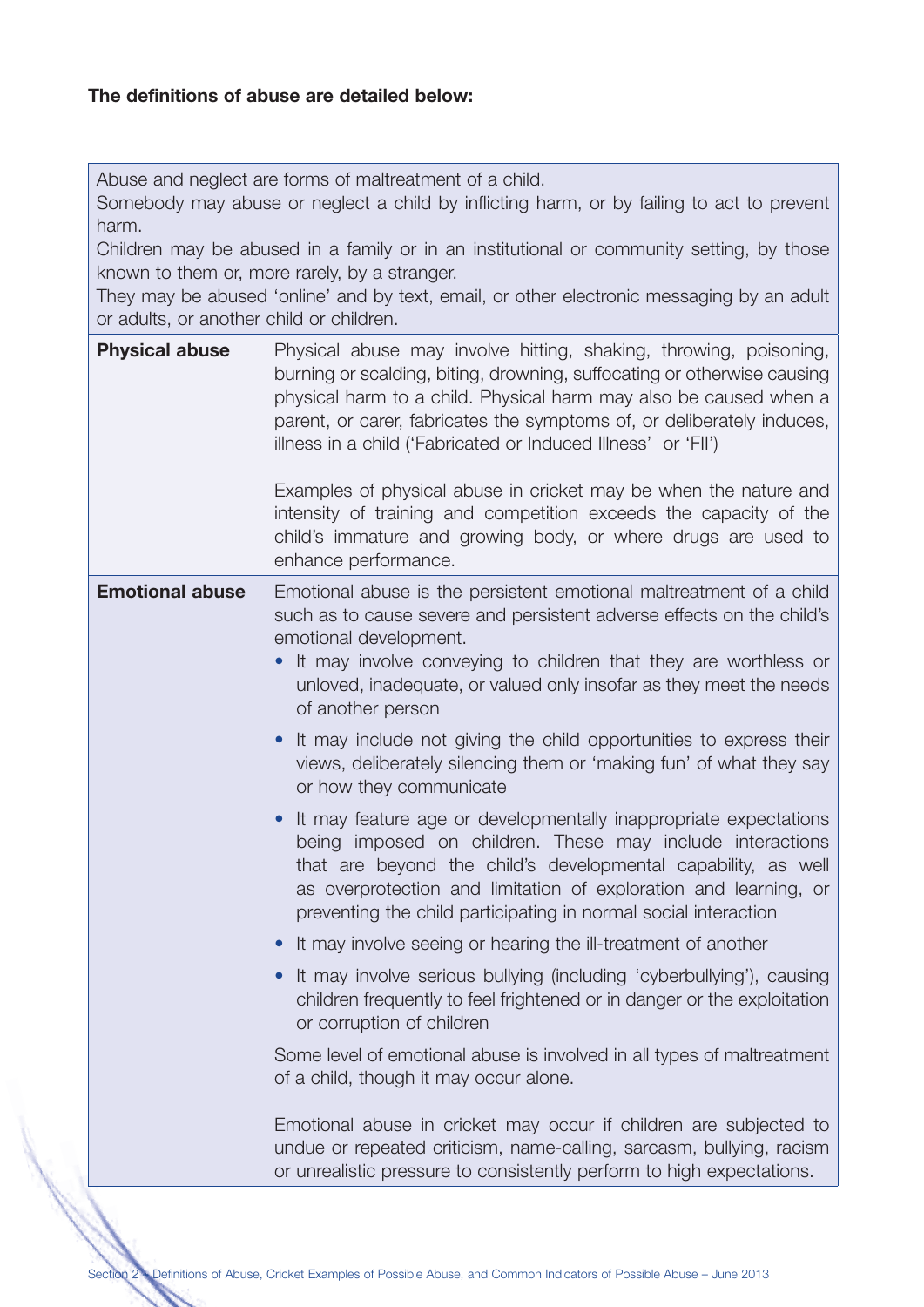| <b>Sexual abuse</b> | Sexual abuse involves forcing or enticing a child or young person to<br>take part in sexual activities, whether or not the child is aware of what<br>is happening.<br>The activities may involve physical contact including penetrative or<br>non-penetrative acts, and non-contact activities, such as involving<br>children in looking at, or in the production of, in appropriate material<br>including sexual images (including online or video), watching<br>sexual activities, or encouraging children to behave in sexually<br>inappropriate ways<br>Sexual abuse is not solely perpetrated by adult males. Women can<br>also commit acts of sexual abuse, as can other children<br>There are situations within all sports, including cricket, in which the<br>potential for this form of abuse exists:<br>Some individuals have deliberately targeted sports activities, in<br>order to gain access to, groom, and abuse, children |
|---------------------|--------------------------------------------------------------------------------------------------------------------------------------------------------------------------------------------------------------------------------------------------------------------------------------------------------------------------------------------------------------------------------------------------------------------------------------------------------------------------------------------------------------------------------------------------------------------------------------------------------------------------------------------------------------------------------------------------------------------------------------------------------------------------------------------------------------------------------------------------------------------------------------------------------------------------------------------|
|                     | There is evidence that individuals have sometimes ignored governing<br>body codes of practice, and used physical contact within a<br>coaching role to mask their inappropriate touching of children                                                                                                                                                                                                                                                                                                                                                                                                                                                                                                                                                                                                                                                                                                                                        |
|                     | Some people have used sporting events as an opportunity to take<br>inappropriate photographs or videos of sports people (including<br>children) in vulnerable positions                                                                                                                                                                                                                                                                                                                                                                                                                                                                                                                                                                                                                                                                                                                                                                    |
| <b>Neglect</b>      | Neglect is the persistent failure to meet a child's basic physical and/<br>or psychological needs, likely to result in the serious impairment of the<br>child's health or development.<br>It may involve a parent or carer failing to:<br>Provide adequate food, clothing and shelter (including exclusion<br>from home or abandonment)                                                                                                                                                                                                                                                                                                                                                                                                                                                                                                                                                                                                    |
|                     | Protect a child from physical and emotional harm or danger                                                                                                                                                                                                                                                                                                                                                                                                                                                                                                                                                                                                                                                                                                                                                                                                                                                                                 |
|                     | Ensure adequate supervision (including the use of inadequate care-<br>givers)                                                                                                                                                                                                                                                                                                                                                                                                                                                                                                                                                                                                                                                                                                                                                                                                                                                              |
|                     | Ensure access to appropriate medical care or treatment                                                                                                                                                                                                                                                                                                                                                                                                                                                                                                                                                                                                                                                                                                                                                                                                                                                                                     |
|                     | It may also include neglect of, or unresponsiveness to, a child's basic<br>emotional needs.                                                                                                                                                                                                                                                                                                                                                                                                                                                                                                                                                                                                                                                                                                                                                                                                                                                |
|                     | Examples in cricket could include a coach not ensuring that children<br>are safe, exposing them to undue cold, heat or to unnecessary risk of<br>injury. It may also include neglect of, or unresponsiveness to, a child's<br>basic emotional needs.                                                                                                                                                                                                                                                                                                                                                                                                                                                                                                                                                                                                                                                                                       |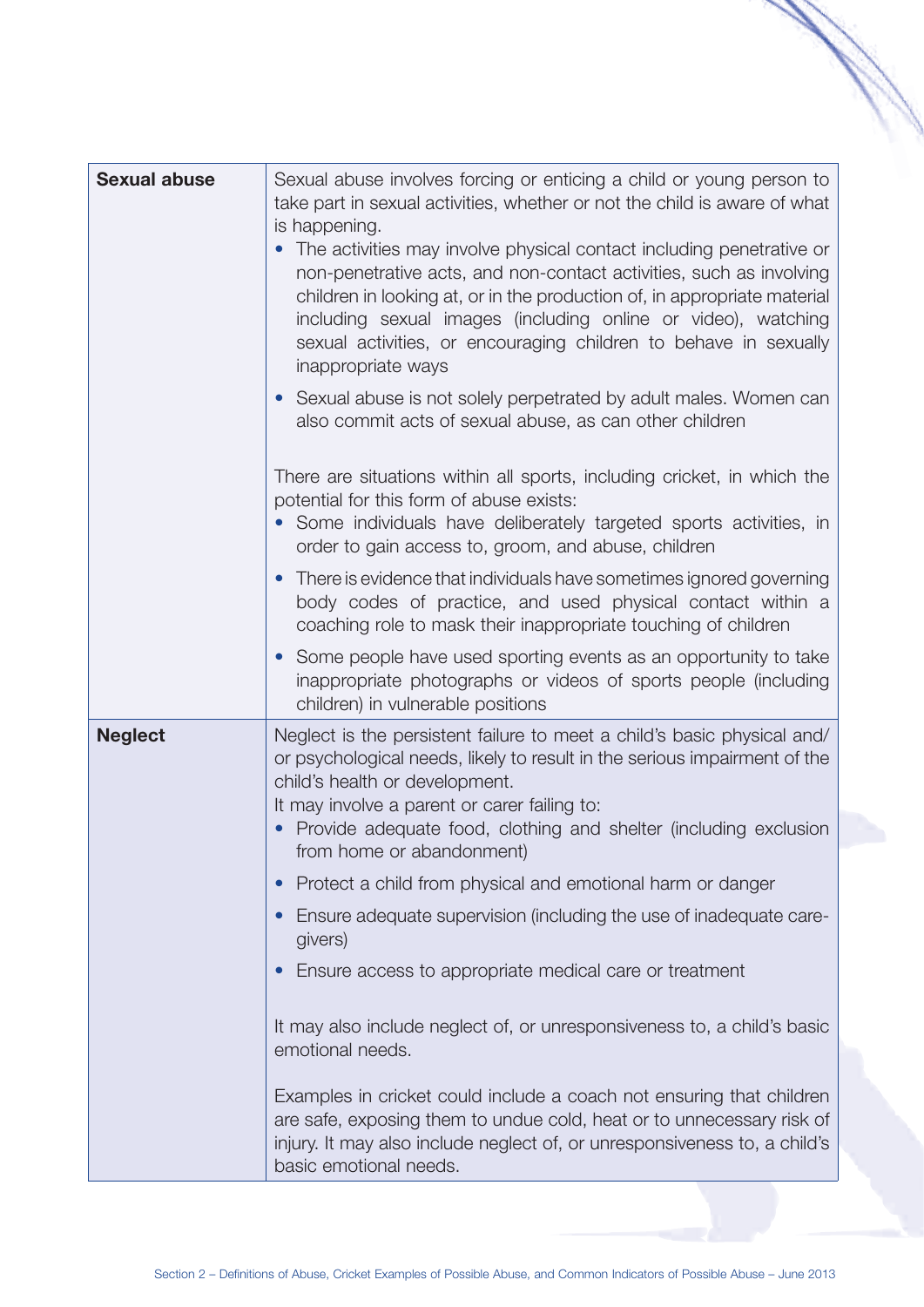| <b>Bullying</b> | Bullying may be defined as deliberately hurtful behaviour, usually<br>repeated over a period of time, where it is difficult for those bullied to<br>defend themselves. It can take many forms, the three main types are:<br>Physical (for example, hitting, kicking, theft)                                                              |
|-----------------|------------------------------------------------------------------------------------------------------------------------------------------------------------------------------------------------------------------------------------------------------------------------------------------------------------------------------------------|
|                 | Verbal (for example, racist or homophobic remarks, threats, name<br>calling)                                                                                                                                                                                                                                                             |
|                 | Emotional (for example, isolating an individual from the activities<br>and social acceptance of their peer group)                                                                                                                                                                                                                        |
|                 | The competitive nature of sport makes it an ideal environment for the<br>bully.                                                                                                                                                                                                                                                          |
|                 | Bullying in sport could be a parent who pushes their child too hard,<br>a coach who shouts at, or humiliates children, or a child that actively<br>seeks to make sport a difficult or unhappy experience for others.                                                                                                                     |
|                 | The ECB will not tolerate bullies at any level of the game. A sample<br>club policy based on the Kidscape model is contained in the Kit Bag.<br>This sample policy also includes procedures on dealing with bullying.<br>(Kidscape is a national anti-bullying charity and provides support and<br>training on bullying and prevention.) |
|                 | Harassment is closely associated with aspects of bullying and occurs<br>when an individual feels that they are subject to behaviour from others<br>that is unacceptable to them.                                                                                                                                                         |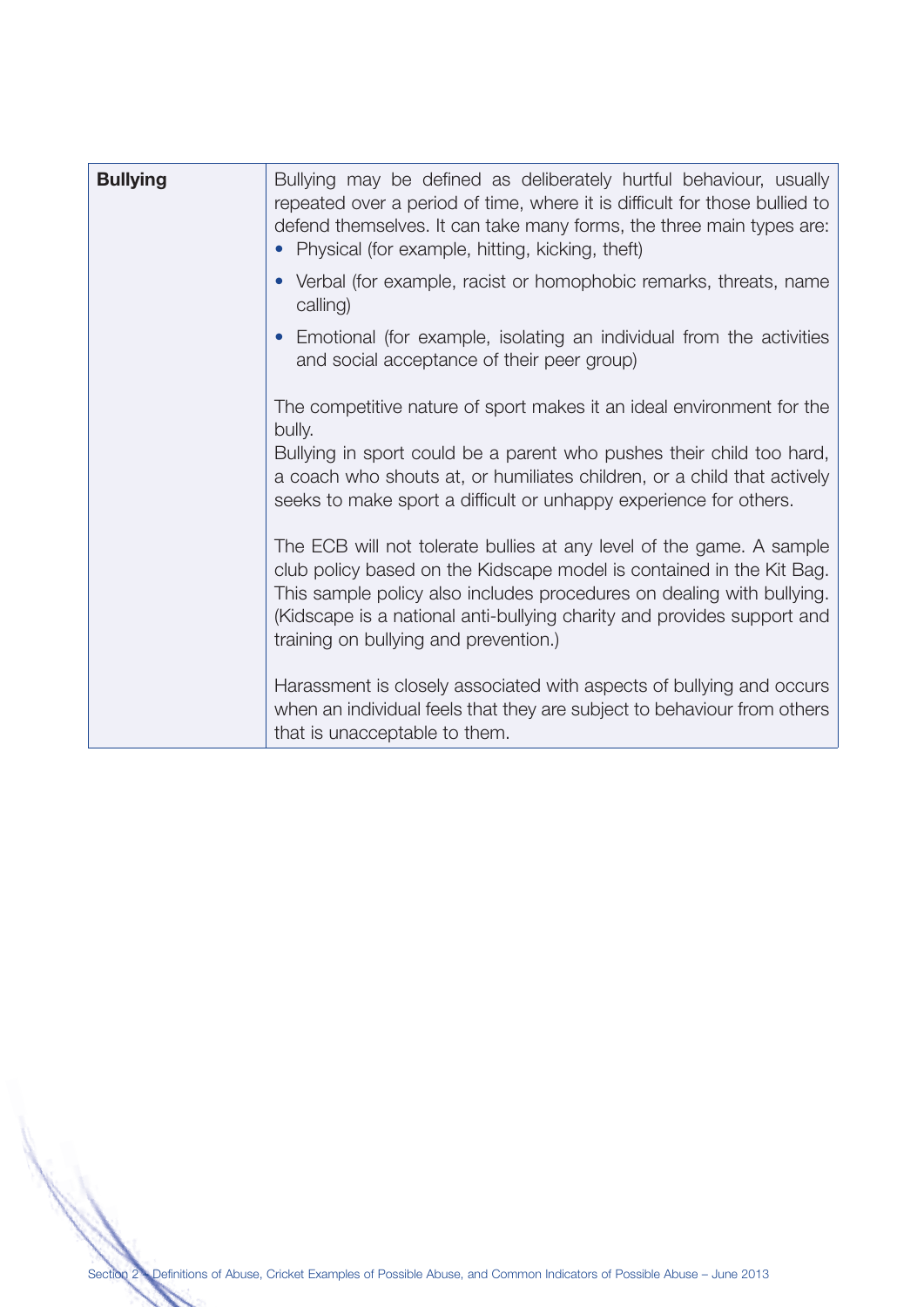# Common Indicators of Abuse

**Important note……When you read the text below, please remember:** It is not the responsibility of those working in cricket to decide that child abuse is occurring, but it is their responsibility to act on any concerns.

All those in cricket who work with children need to be aware of indicators of abuse to ensure that the sport provides an effective safeguarding and protecting programme. Your concerns may be raised by something you see (or hear) and /or something someone says. If you find yourself wondering if you should share your concerns, the answer is YES!

The following may cause you concern, and may be indicators of abuse and / or neglect:

- Unexplained or suspicious injuries such as bruising, cuts or burns, particularly if situated on a part of the body not normally prone to such injuries
- An injury and the explanation for it seem inconsistent
- The child describes what appears to be an abusive act involving him/her
- Someone else (a child or adult) expresses concern about the welfare of another child
- Unexplained changes in behaviour (for example, becoming very quiet, withdrawn or displaying sudden outbursts of temper)
- Inappropriate sexual awareness
- Goes missing for periods of time.
- Engaging in sexually explicit behaviour
- Distrust of adults, particularly those with whom a close relationship would normally be expected
- Difficulty in making friends
- Stops, or is prevented from, socialising with other children
- Displays variations in eating patterns, including overeating or loss of appetite
- Loses weight for no apparent reason
- Becomes increasingly dirty or unkempt
- Excessive fear of making mistakes
- Unexplained access to material goods, clothes, activities etc.

It should be recognised that this list is not exhaustive and the presence of one or more of the indicators is not proof that abuse is actually taking place, but maybe indicative of a need to report concerns.

Some changes in behaviour can be caused by changes at home, for example, if a bereavement occurs.

The Club Welfare officer should encourage parents/carers to inform the coach or Club Welfare Officer of any significant changes which may affect the behaviour of their child.